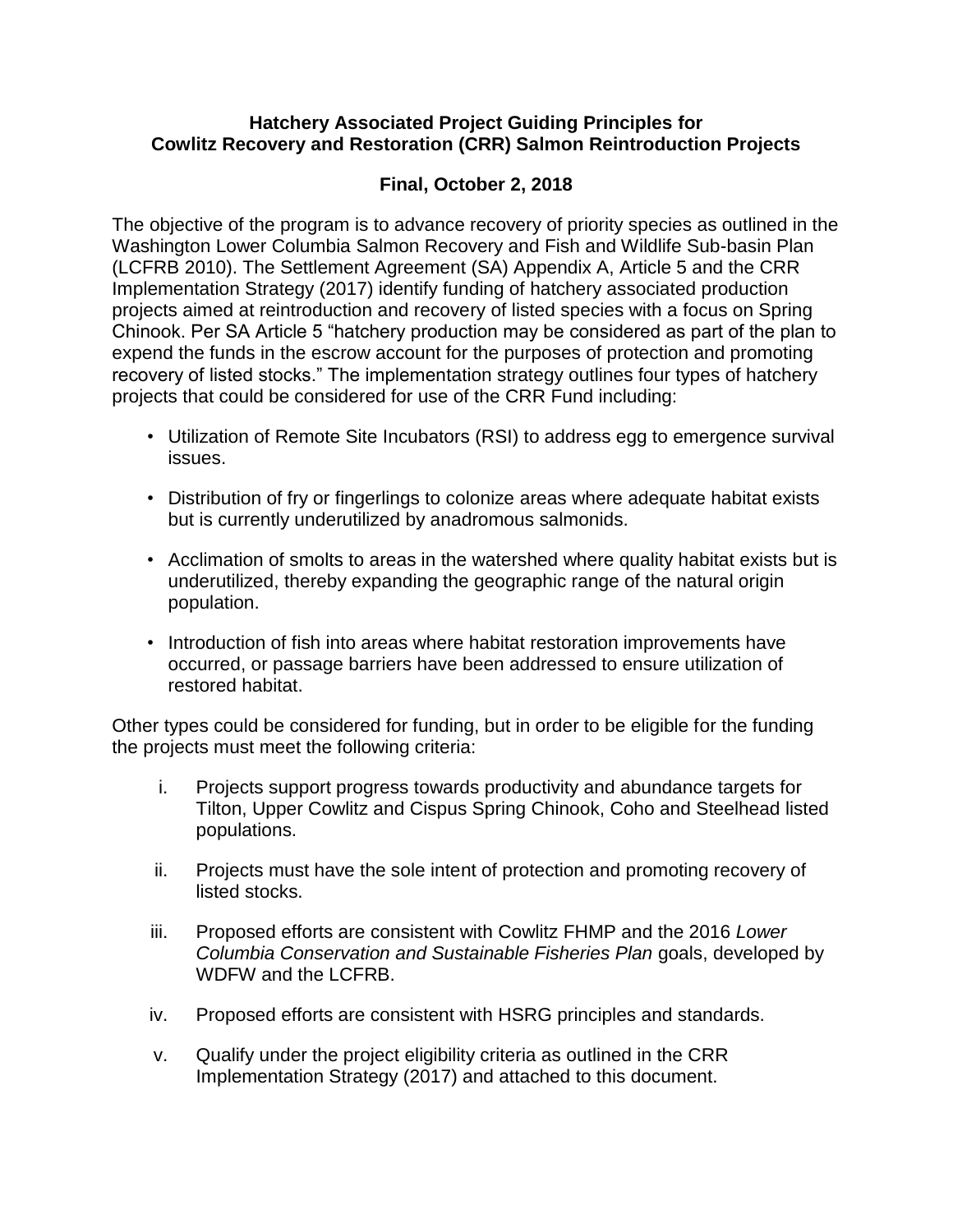The following projects are not eligible:

- i. The hatchery activities specifically required by other Cowlitz License Articles or Settlement Agreement (e.g., satellite rearing ponds).
- ii. Projects with the sole intent to provide harvest.

### **Projects will be evaluated by how well they follow these guiding Principles:**

- **1. Design and operation of the hatchery associated projects should be consistent with natural processes and habitat restoration goals for the upper basin (LCFRB 2010).** 
	- a. Proposed project design and installation of release or holding structures are:
		- consistent with natural processes and habitat restoration goals; and
		- can be operated with minimal, short-term maintenance or can be easily removed when project efforts are complete.
	- b. Preference will be given to projects paired or integrated with habitat restoration activities.
	- c. Projects should not impede natural fluvial processes, including routing of flow, sediment and large woody material.

#### **2. Hatchery associated projects have to support and be of low risk to the recovery of naturally spawning populations.**

- a. Projects should be low risk to the genetic integrity of the wild population and applications must include an outline for which Hatchery Measures, per LCFRB 2010, Volume 1, Chapter 5.7.3, are applicable and how they will be adhered to.
- b. Project should follow Hatchery Scientific Review Group (HSRG) guidelines and recommendations that were developed for Lower Columbia and Cowlitz basin hatchery projects.
- c. Preference will be given to projects that propose minimal anthropogenic intervention.

#### **3. Proposed actions are short-term or phased projects and follow existing plans and documents.**

a. Proposed methods will produce an interim action towards the long-term goal of creating locally adapted, native target populations in the upper basin.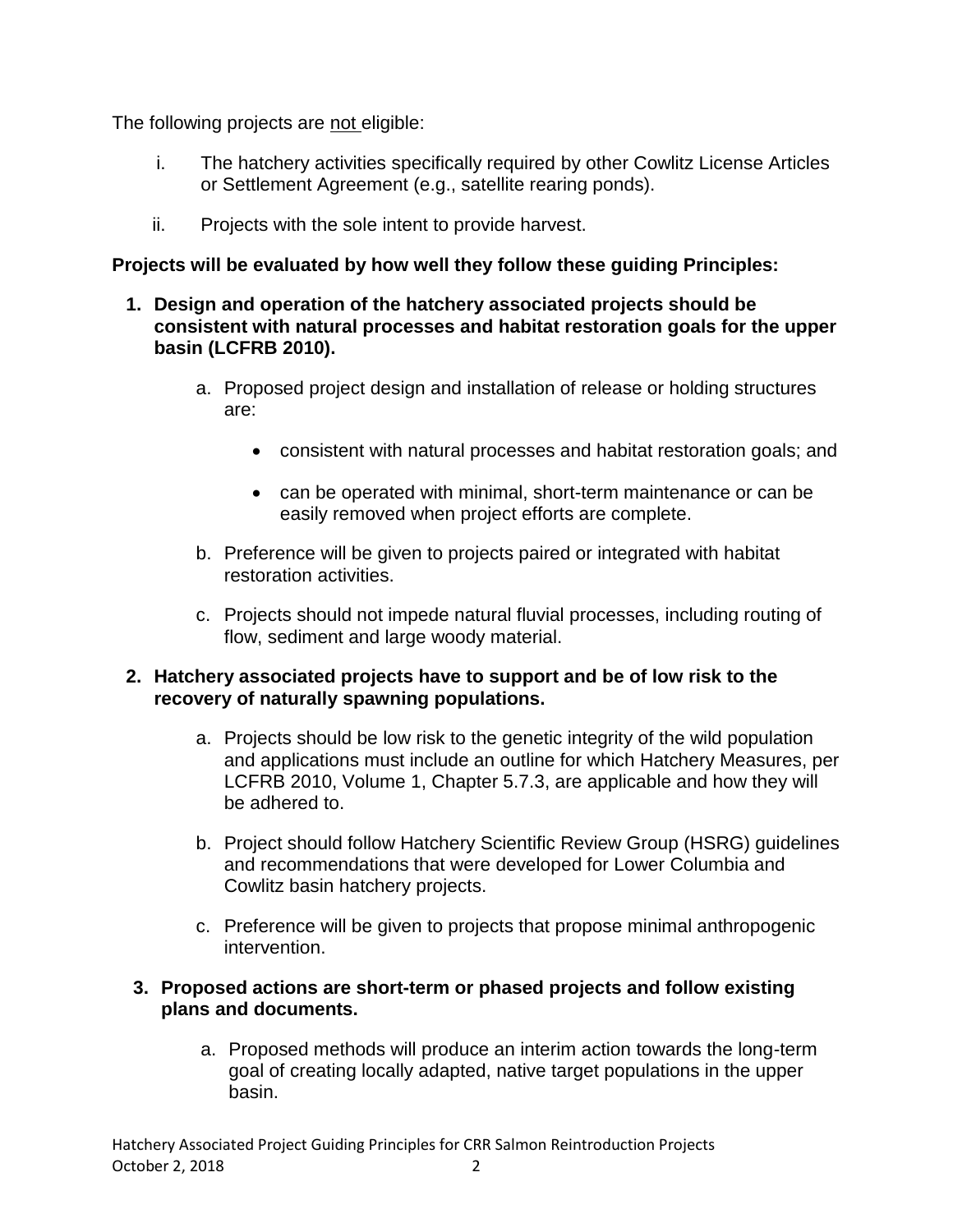- b. Projects should be completed in 3-5 year increments.
- c. Reintroduction methods of target species proposed do not confound ongoing fish passage and reintroduction activities managed by Tacoma Power, WDFW and LCPUD efforts.
- d. Projects methods should emphasize natural production and life histories.

#### **4. Focus should be on projects that mitigate for the effects of not having a volitional upstream passage in place.**

- a. Focus on reintroduction of fish into under-seeded areas to emphasize natural production.
- b. Project will support existing activities and/or passage methods that would compensate for the delay, additional handling, unknown natal stream/basin, etc. associated with current non-volitional adult passage practices.

#### **5. Projects should have a prudent investment of resources**

- a. Project should have a high benefit to cost ratio. Although not required, projects should include matching funds. Project should use cost-saving partnerships, technologies, innovation and techniques.
- b. Project should have a high certainty of success. Sponsor demonstrates proven track record of successful past projects or concepts.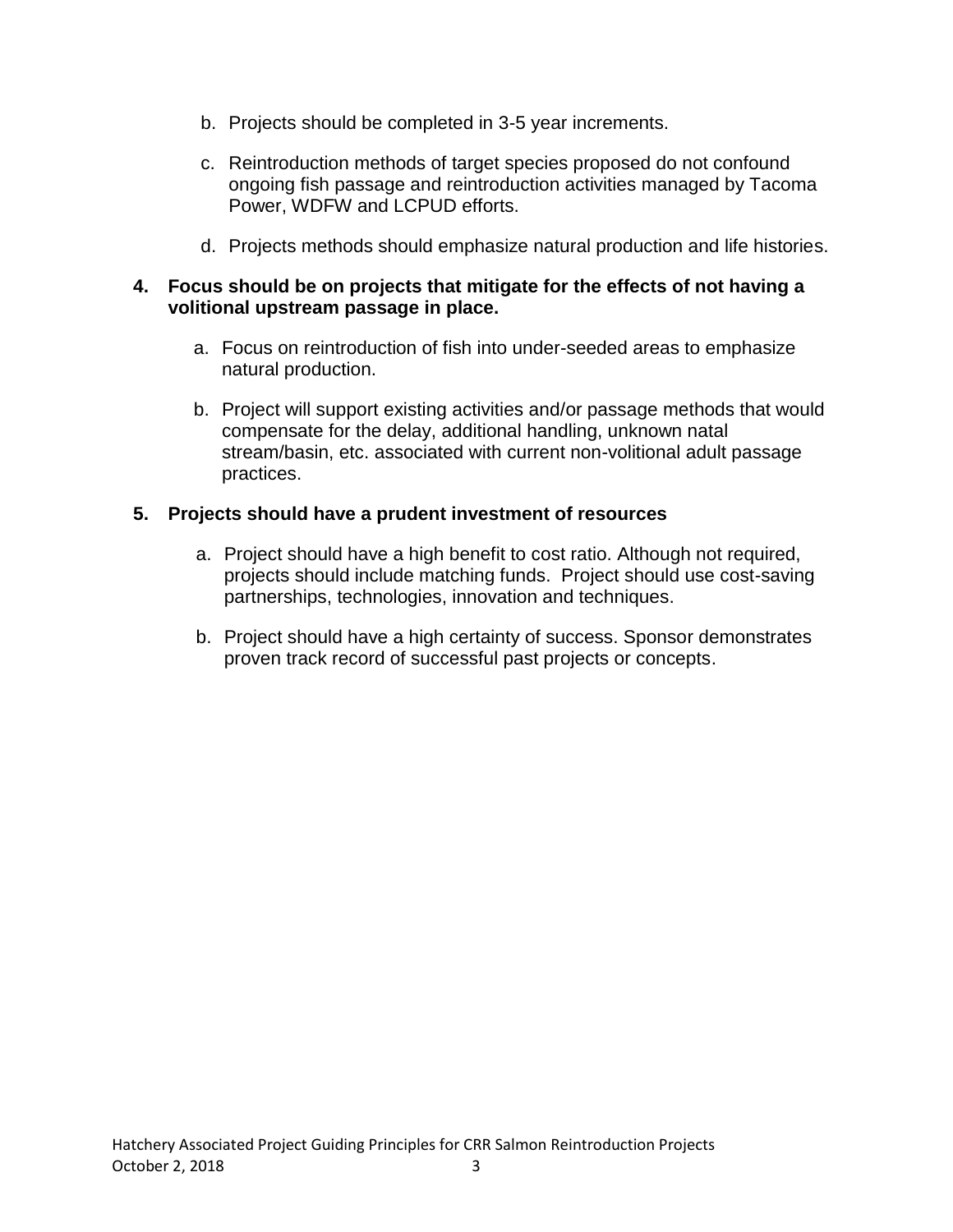# **Cowlitz Restoration and Recovery (CRR) Fund Implementation Strategy Final**

#### **Introduction:**

The Cowlitz Restoration and Recovery (CRR) Fund Implementation Strategy (Strategy) expands on the guiding principles of the 2014 Cowlitz Restoration and Recovery Fund Implementation Plan (Plan). The Implementation Strategy documents FTC decisions and priorities to be incorporated into a system for solicitation and evaluation of potential activities to protect and restore listed salmonid populations in the Cowlitz River Basin upstream of Barrier Dam.

## **Purpose:<sup>1</sup>**

• Protect and promote restoration and recovery of upper Cowlitz River basin salmonid populations listed under the federal Endangered Species Act (ESA).

## **Goals:<sup>2</sup>**

- Achieve recovery viability targets set forth in the Washington Lower Columbia Salmon Recovery and Fish & Wildlife Subbasin Plan (Recovery Plan).
- Achieve habitat impact reduction targets set forth in the Recovery Plan and presented in Table 1 below.

The Recovery Plan includes an assessment of baseline population viability at the time of listing and sets goals for improvement in population viability targets necessary to achieve minimum viability status. The Recovery Plan also identifies how different threats (i.e., Habitat, Dams, Fisheries, Hatcheries and Ecological Interactions) impact the productivity and viability of each ESA-listed population in the lower Columbia River system. Additionally, the Recovery Plan sets targets for each population to reduce the impact of each threat to assist in achieving its minimum viability goal.

Table 1 includes information from the Recovery Plan that is specific to all Upper Cowlitz basin salmon and steelhead populations. Fall Chinook originating from the Upper Cowlitz, Cispus, and Tilton Rivers are considered a single ESA-listed population. For spring Chinook, coho, and steelhead, each species has three designated populations: Upper Cowlitz, Cispus, and Tilton. Table 1 presents the baseline viability assessment and minimum viability goal (Recovery Objective) plus information regarding impacts

 $\overline{a}$ <sup>1</sup> CRR Implementation Plan  $(1/7/14)$ 

<sup>&</sup>lt;sup>2</sup> Lower Columbia Salmon Recovery and Fish & Wildlife Subbasin Plan (May 2010)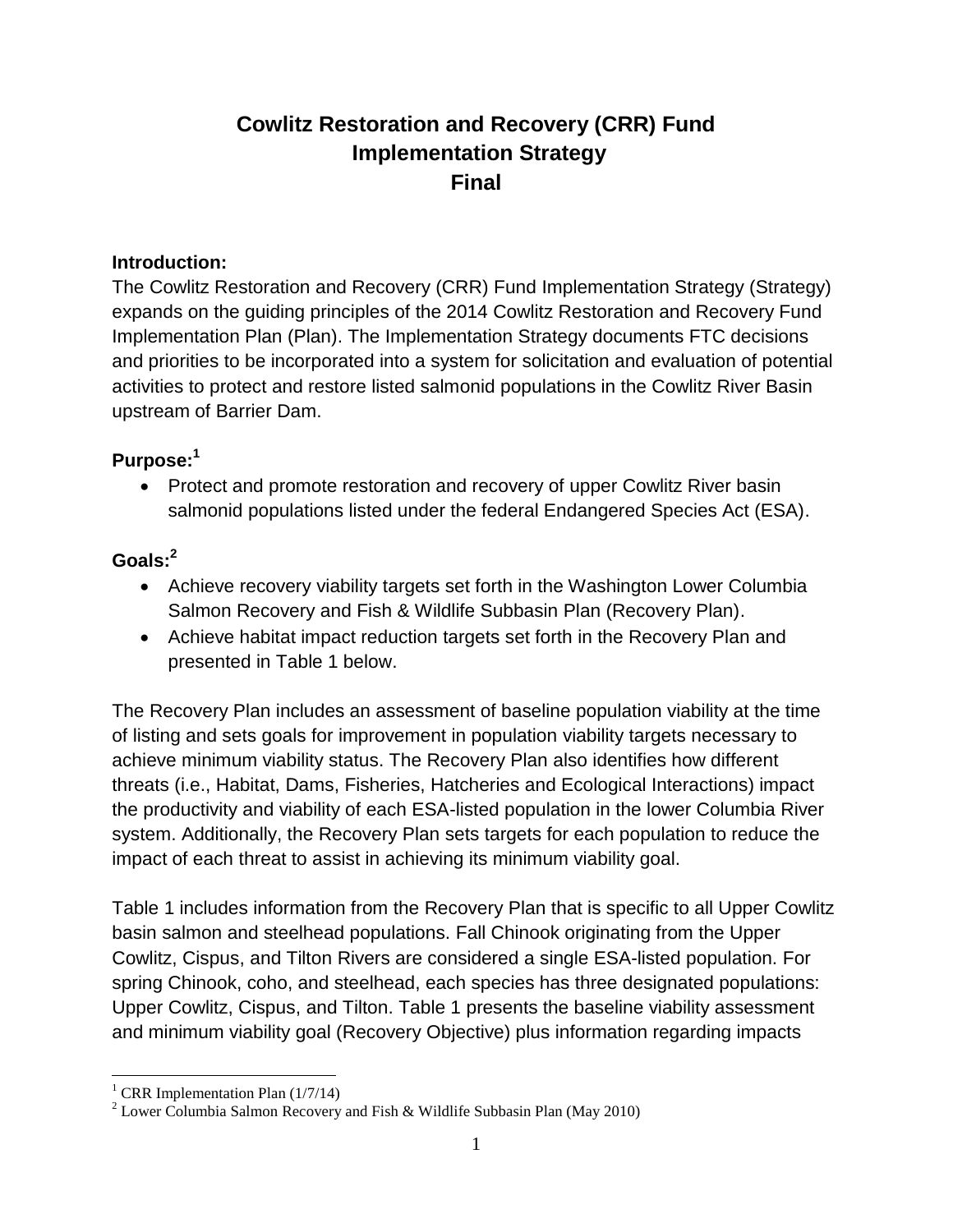from the Habitat threat: 1) baseline impacts at time of listing, 2) reduction in impacts set forth by the Recovery Plan (Target Reduction), and 3) outcome of reduction that would allow the population to achieve minimum viability (Recovery Objective) for each population.

Table 1. Summary of population viability and impacts from the habitat threat for all populations in the Cowlitz basin upstream of Barrier Dam. Includes information regarding estimated status at time of initial listings (1998) and Lower Columbia Recovery Plan targets to assist in achieving minimum viability status. Targets for reducing habitat threats are based on desired population productivity improvements associated with improving manageable stream habitat conditions. Stream habitat target reductions are determined in balance with the five other manageable impact factors (estuary/mainstem habitat, hydropower, harvest, hatcheries, and predation).

|                     |                     |                    | <b>Population Viability**</b> |                  | <b>Impacts from Habitat Threat</b> |                  |                 |
|---------------------|---------------------|--------------------|-------------------------------|------------------|------------------------------------|------------------|-----------------|
|                     |                     |                    |                               | <b>Recovery</b>  |                                    | <b>Target</b>    | <b>Recovery</b> |
| <b>Basin</b>        | <b>Population</b>   | <b>Designation</b> | Baseline*                     | <b>Objective</b> | Baseline*                          | <b>Reduction</b> | Objective       |
|                     |                     |                    |                               |                  |                                    |                  |                 |
| Upper<br>Cowlitz    | Spring<br>Chinook   | Primary            | Very Low                      | High+            | 0.90                               | 50%              | 0.45            |
|                     | Winter<br>Steelhead | Primary            | Very Low                      | High             | 0.40                               | 50%              | 0.20            |
|                     | Coho                | Primary            | Very Low                      | High             | 0.40                               | 50%              | 0.20            |
|                     |                     |                    |                               |                  |                                    |                  |                 |
| Cispus              | Spring<br>Chinook   | Primary            | Very Low                      | High+            | 0.90                               | 50%              | 0.45            |
|                     | Winter<br>Steelhead | Primary            | Very Low                      | High             | 0.60                               | 50%              | 0.30            |
|                     | Coho                | Primary            | Very Low                      | High             | 0.50                               | 50%              | 0.25            |
|                     |                     |                    |                               |                  |                                    |                  |                 |
| Tilton              | Spring<br>Chinook   | Stabilizing        | Very Low                      | Very Low         | 0.80                               | 0%               | 0.80            |
|                     | Winter<br>Steelhead | Contributing       | Very Low                      | Low              | 0.90                               | 50%              | 0.45            |
|                     | Coho                | Stabilizing        | Very Low                      | Very Low         | 0.95                               | 0%               | 0.95            |
|                     |                     |                    |                               |                  |                                    |                  |                 |
| Upper<br>Cowlitz*** | Fall<br>Chinook     | Stabilizing        | Very Low                      | Very Low         | 0.80                               | 0%               | 0.80            |

*\* Conditions in 1998 prior to federal ESA listings of lower Columbia steelhead, Chinook and chum salmon*

*\*\* Viability categories defined by National Marine Fisheries Service as described in Recovery Plan (Section 4.2.1)*

*\*\*\* Includes Tilton, Cispus and Upper Cowlitz basins*

*Source: Washington Lower Columbia Salmon Recovery and Fish & Wildlife Subbasin Plan*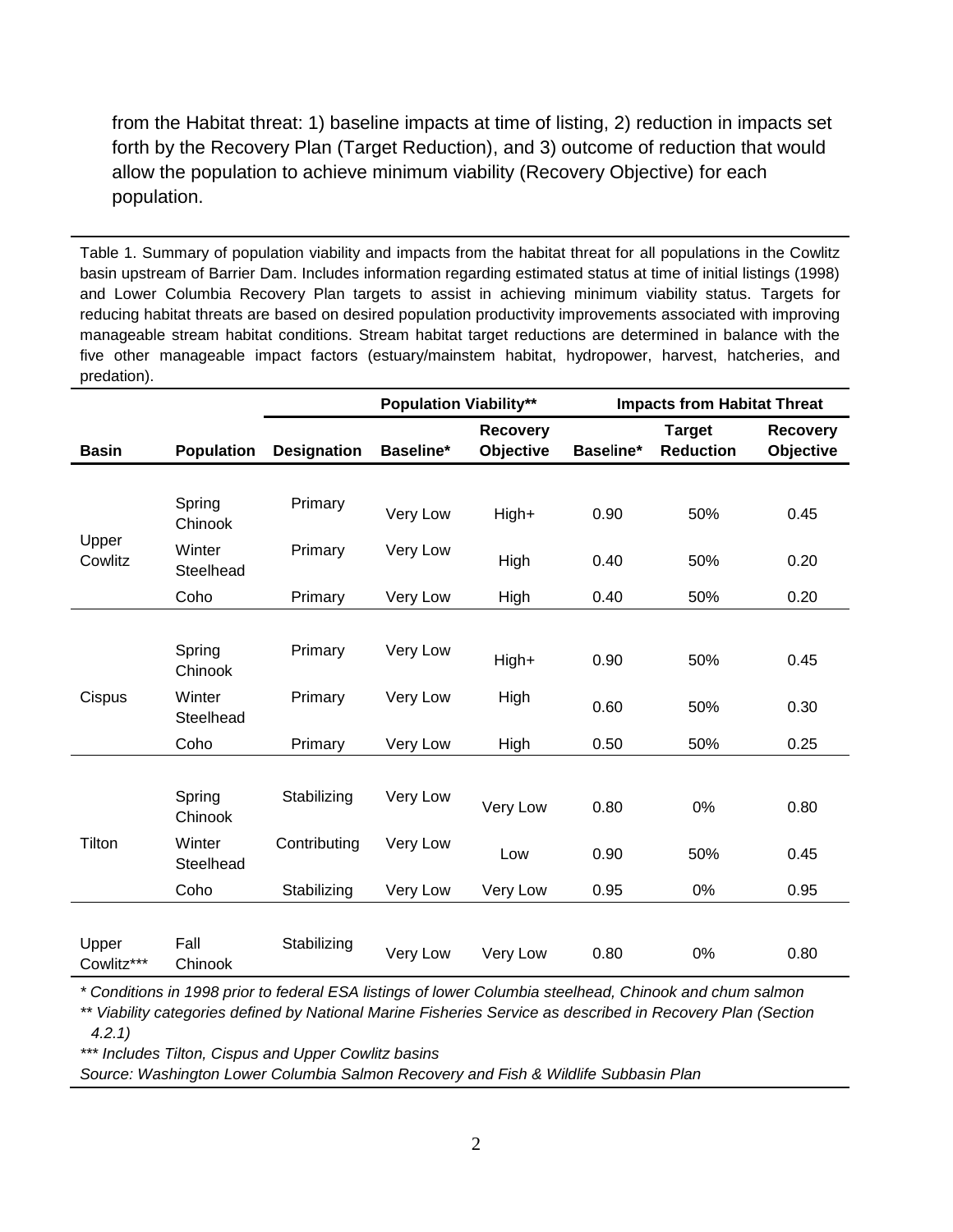## **Overview:**

The CRR fund is intended to support activities that will protect and promote recovery of listed species *in lieu* of construction and operation of volitional upstream passage facilities on the Upper Cowlitz River. Article 3 of the Cowlitz River Hydroelectric Project Settlement Agreement (Settlement Agreement) calls for the expenditure of the CRR Fund if it is determined that:

*"…expenditure of the escrow account on such additional measures in lieu of volitional upstream facilities is necessary and appropriate to achieve natural stock restoration, consistent with the express purpose of the license and the Settlement Agreement, and with applicable recovery plans for the listed Cowlitz River stocks…"*

Consistent with Project License Article 3, Tacoma Power established an account in the amount of \$15 million (plus annual interest) in July 2008 known as the Cowlitz Restoration and Recovery Fund (CRR Fund) to be used to promote restoration and facilitate recovery of Upper Cowlitz River basin salmonid populations listed under ESA. The intent of this program and funding source is to support actions not otherwise covered by specific resource protection, mitigation, and enhancement (PME) measures identified in the Cowlitz Hydroelectric Project License, Settlement Agreement, or the Biological Opinion (BiOp).

In keeping with the direction provided by Article 3 of the Settlement Agreement and the CRR Implementation Plan, the CRR Fund will be used to support the following activities:

- Conduct a Habitat Assessment (see Habitat Assessment section) to guide protection and restoration activities.
- Implement on-the-ground projects, or activities that lead to on-the-ground projects, aimed at protection or restoration of habitat for priority species within the geographic focus areas.
- Implement on-the-ground hatchery-associated production projects aimed at reintroduction and recovery of Spring Chinook in the Upper Basin (see Hatchery-Associated Production section).

The goal of the CRR Fund is to assist in the protection and recovery of listed populations consistent with the recommendations of the Washington Lower Columbia Salmon Recovery and Fish & Wildlife Upper Cowlitz Subbasin Plan (LCFRB 2010, Vol.  $II.F$ ).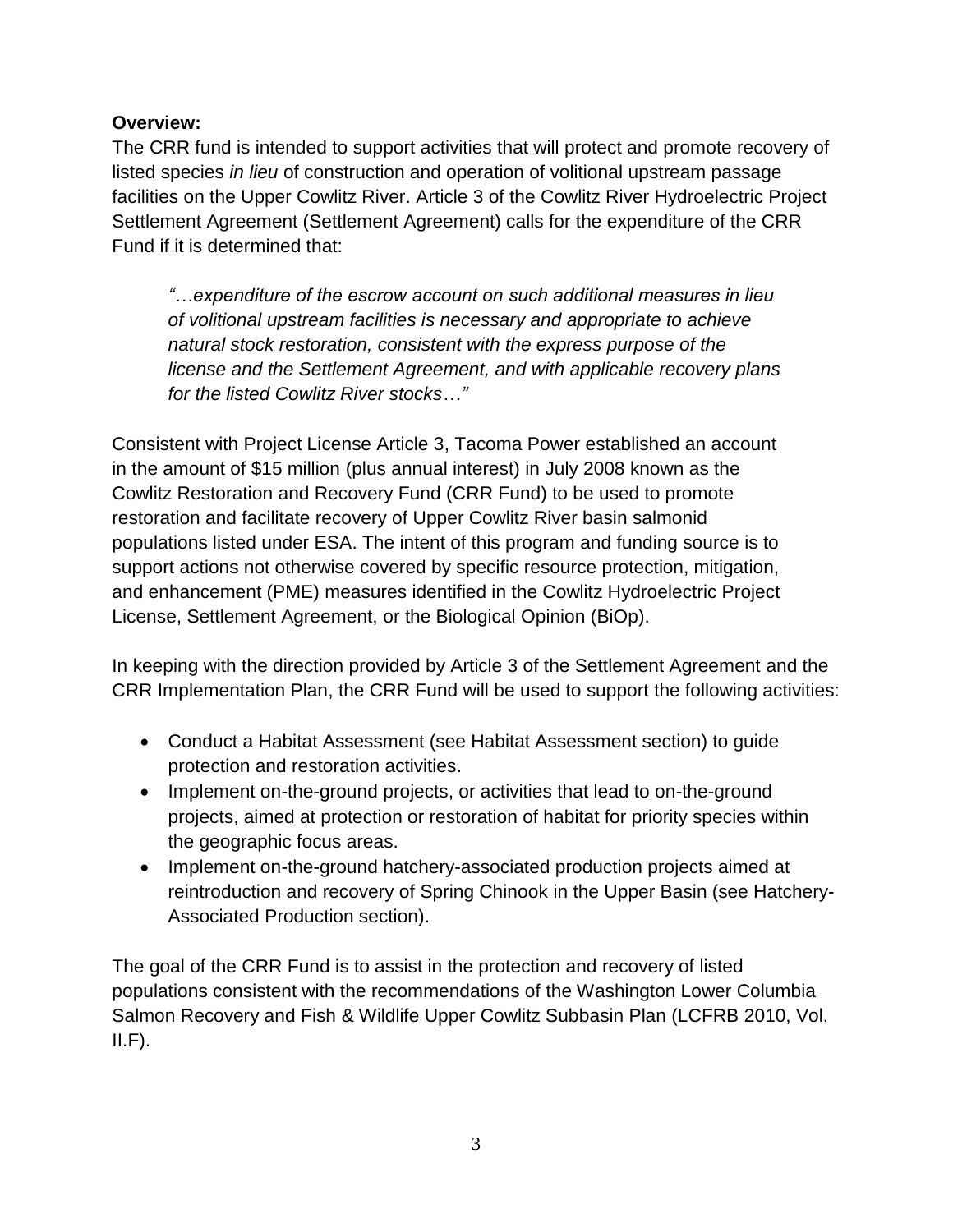By focusing use of the CRR Funds on habitat protection and restoration projects in combination with other fishery-related activities (e.g. reintroduction efforts, hatchery and harvest reform actions), the benefits to the recovery of listed populations will increase. Use of the CRR Fund for other fishery-related activities will only be considered if that activity results in a direct benefit to the protection or recovery of listed populations originating upstream of Barrier Dam.

### **Fund Structure:**

This Implementation Strategy focuses on implementing habitat acquisition or restoration projects to benefit listed salmon and steelhead originating upstream of Barrier Dam. Partnerships and cost sharing opportunities will be pursued at the project level. The goal of this strategy is to build support and momentum for habitat restoration and population recovery actions by implementing visible projects that display a tangible benefit to listed salmon and steelhead populations and the habitat they depend on. As other entities observe the positive actions being implemented, it is expected that interest in these recovery activities will increase.

In the future, there may be opportunities to expand partnerships and cost sharing agreements beyond the project level to a program scale. Currently there is a lack of partnerships in the basin. Existing funding sources available to support habitat protection and restoration activities are focused broadly across the lower Columbia basin and limited funds are available to invest specifically in the Cowlitz basin upstream of Barrier Dam. Over time, possibilities of implementing a program that leverages funds from a variety of sources may be investigated to maximize the benefit of investments provided through the CRR Fund.

This CRR Fund Implementation Strategy provides priorities for on-the-ground projects, with respect to location and target species, to be supported by the CRR Fund (see Priorities for Restoration Projects and Land Acquisition section). Allocation of the CRR Fund between different project categories (e.g. acquisition, restoration) or activities (e.g. outreach) should not occur at this time. During this initial phase of the Implementation Strategy, the CRR Fund will be made available to implement projects that directly benefit salmon and steelhead recovery as described above. Priority will be given to those projects identified through the habitat assessment (see Habitat Assessment section). Broad support for this Implementation Strategy is expected to grow and future allocations between project categories or activities may be necessary as increased partnerships are developed.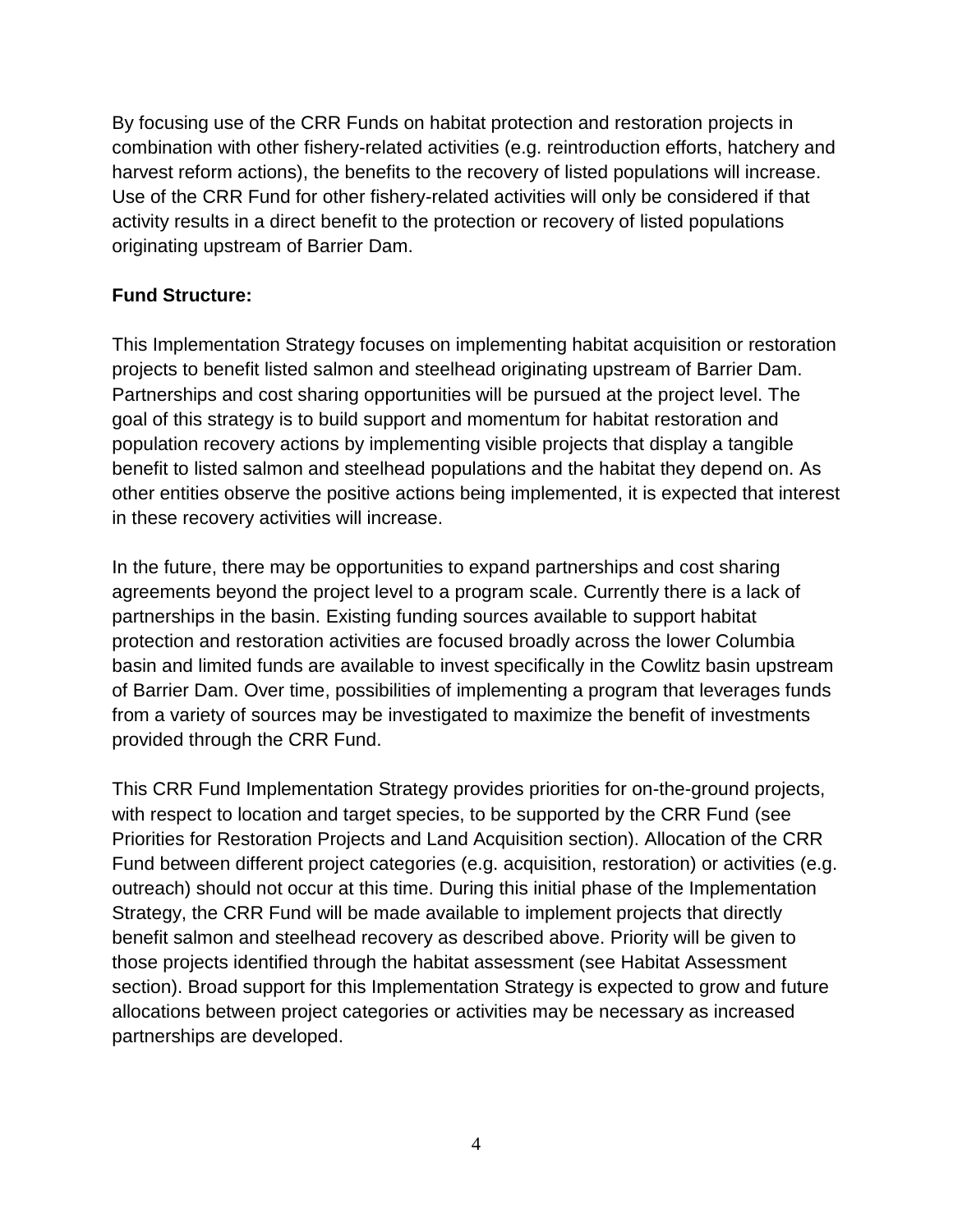## **Funding Cycle:**

A CRR funding budget will be developed and allocated on a biennial cycle, based on the calendar year. A long-term budget forecast will be developed every 10 years. Budget planning procedures will set an incremental spending plan one year prior to the beginning of the next biennium, due on January 1st of even years. Biennial spending plans will include a statement on the status and balance of the fund for review by the FTC. Funds allocated each cycle will likely vary based upon anticipated projects. Funds not allocated in each biennium, or not fully expended under each funding award, will revert back to the CRR Fund. All CRR account funds will be expended by the end of the License period in 2037.

The model of allocating funds on a biennial cycle allows for a call for proposals, review and ranking of proposals, and funding decisions to be made every two years. Tacoma Power and the FTC prefer to retain flexibility in the process. By consensus, the FTC may elect to award the entire biennial budget in the first year, retain a portion of the allocated funds for award in the second year of the cycle, make funds not awarded in the first year available in the second year, or not fund any proposed projects based upon the quality and fit of projects to meet CRR Fund implementation goals. Retaining flexibility will also include early review of the award process by the FTC to evaluate effectiveness in achieving CRR Fund goals and objectives and assess the need to change the award process. At this time, no funding thresholds have been identified to limit the amount allocated in a given biennium, or to limit the amount awarded to an individual project. In addition, funding agreements may span multiple years, typically three years with a maximum of five years. Extensions for unforeseen circumstances may be possible if approved by the FTC.

#### **Proposal Review and Funding Decisions:**

The FTC has committed to a stepwise rigorous and peer reviewed process to ensure that the best available science is used to select habitat acquisition and restoration projects funded through the CRR Implementation Strategy that provide recovery benefits for listed salmon and steelhead originating from the Cowlitz basin upstream of Barrier Dam (see Figure 1). Hatchery-associated production projects will be reviewed separately using a different process.

The FTC has developed a partnership with the Lower Columbia Fish Recovery Board (LCFRB) to assist in the proposal review process. A request for project proposals consistent with the goals and priorities of the CRR Fund Implementation Plan will be released concurrently with the LCFRB's regular funding round for Salmon Recovery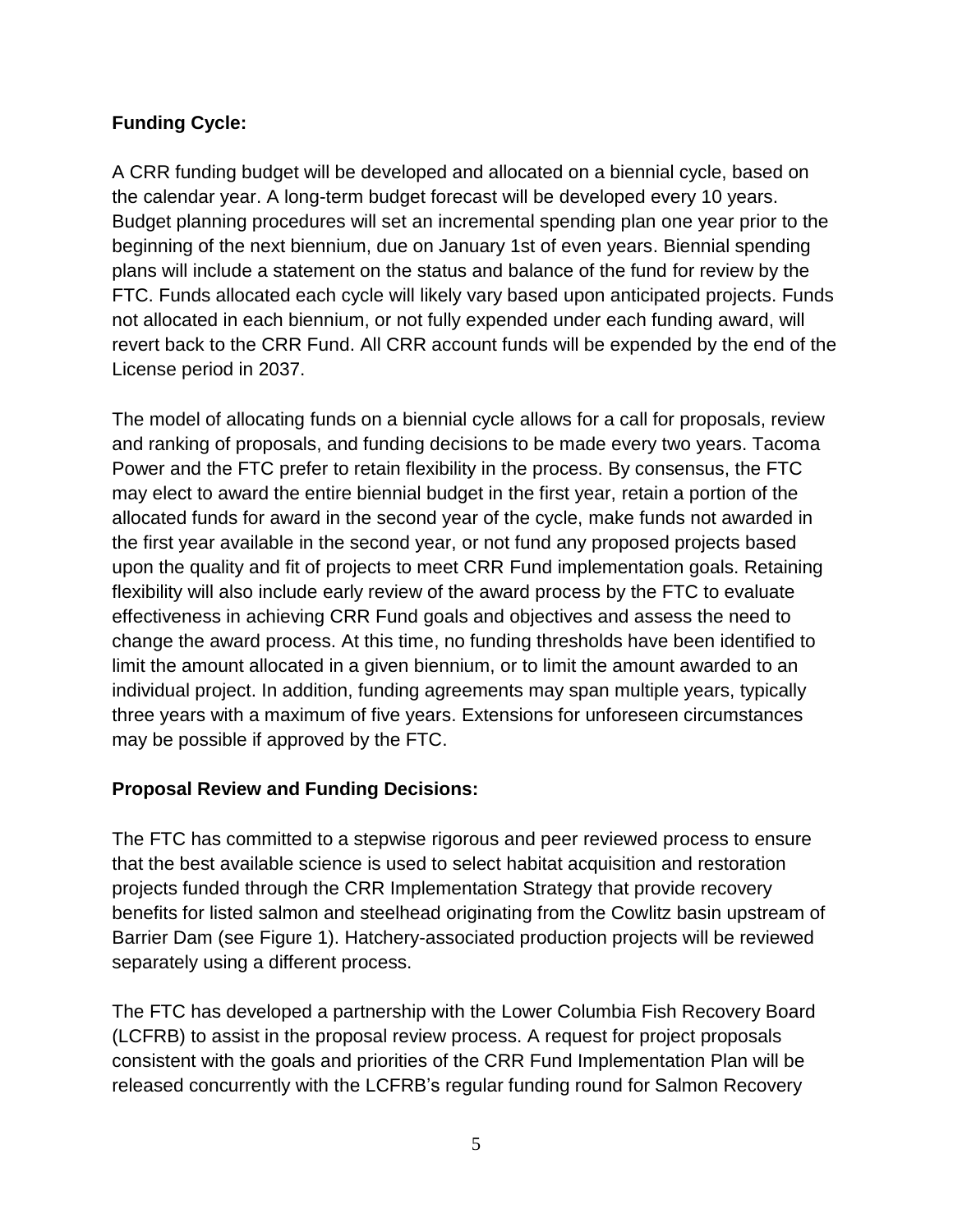Funding Board (SRFB) projects. Review of project proposals competing for CRR Funds will be nested within the larger funding review process for the LCFRB Lead Entity.

The LCFRB will utilize their Technical Advisory Committee (TAC) and Board to provide an initial review of projects, using their standard ranking and review process with additional criteria set by the FTC to ensure projects considered for CRR Funds will meet the geographic and species specific goals of the program. The process will continue as follows and as outlined in Figure 1.

- 1. LCFRB and TAC complete initial review and ranking of projects. The FTC will be invited to observe and make public comments.
- 2. FTC/CRR Subcommittee completes review, and approves or modifies award list and makes funding recommendations to Tacoma Power.
- 3. Tacoma Power submits approved project list to Tacoma Public Utility Board for funding.

The roles and responsibilities of the LCFRB, the FTC, and Tacoma Power for technical review of proposals will be fully described in a Memorandum of Understanding (MOU) between Tacoma Power and the LCFRB. The ranking criteria, proposal review, and funding process will be established in further detail in subsequent CRR program application manuals designed to guide applicants through the process.

In some cases there may be extenuating circumstances that arise and result in a need to modify the aforementioned review process. At the discretion of the FTC, modifications to the review process could be considered and addressed only on a case by case basis. Extenuating circumstances resulting in a project receiving streamlined review consideration are limited to emergencies or extremely time sensitive opportunities that unexpectedly arise, namely acquisition of at-risk properties, and cases in which completion of the regular, annual review process would prohibit a high priority project or action from being implemented. All eligibility requirements and ranking criteria will be consistently applied to proposals considered for a modified review process.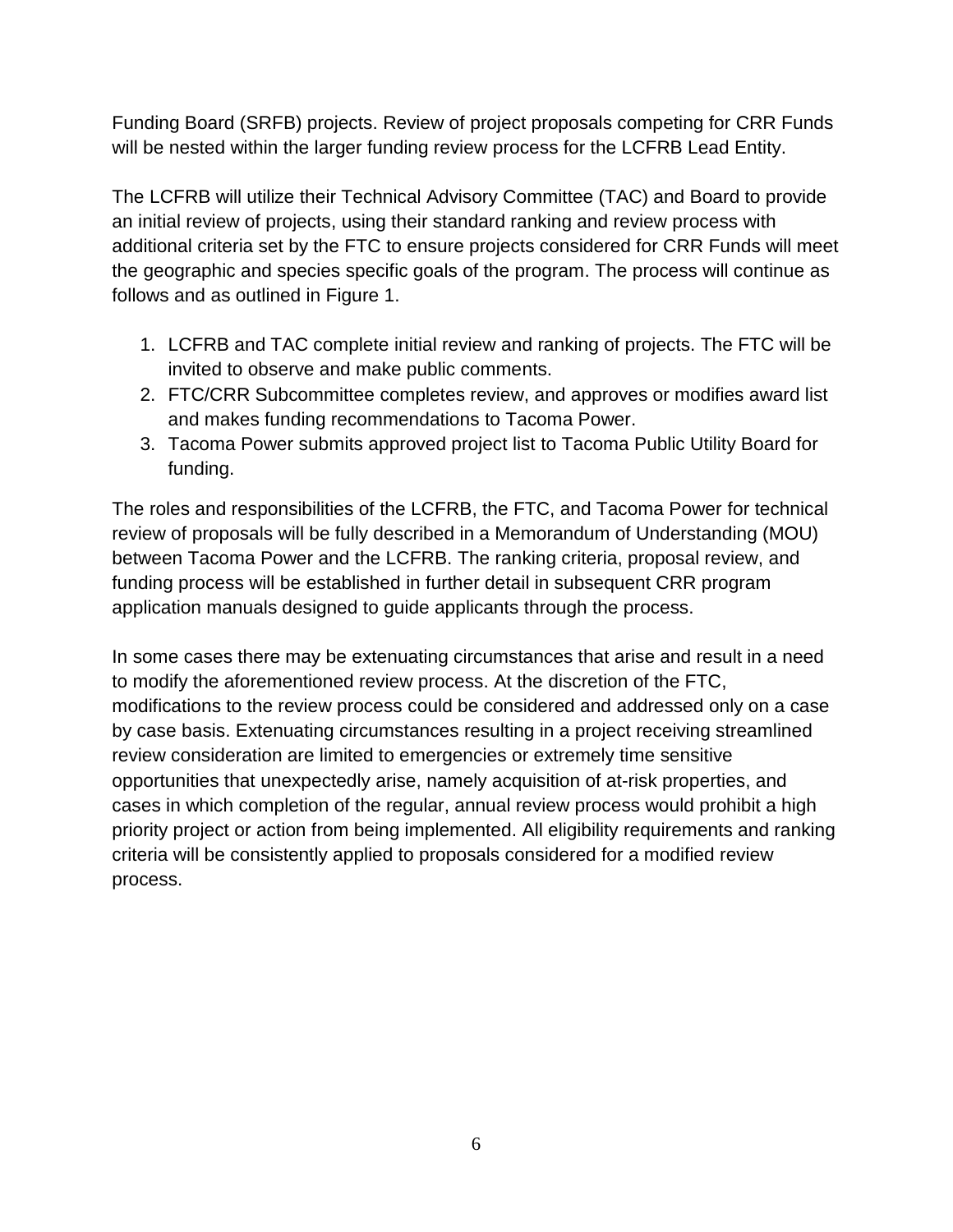

Note: The LCFRB grant round is subject to the WA Open Public Meetings Act. All materials will be available throughout the process.

**Figure 1. CRR Fund Habitat Restoration Project Review Process**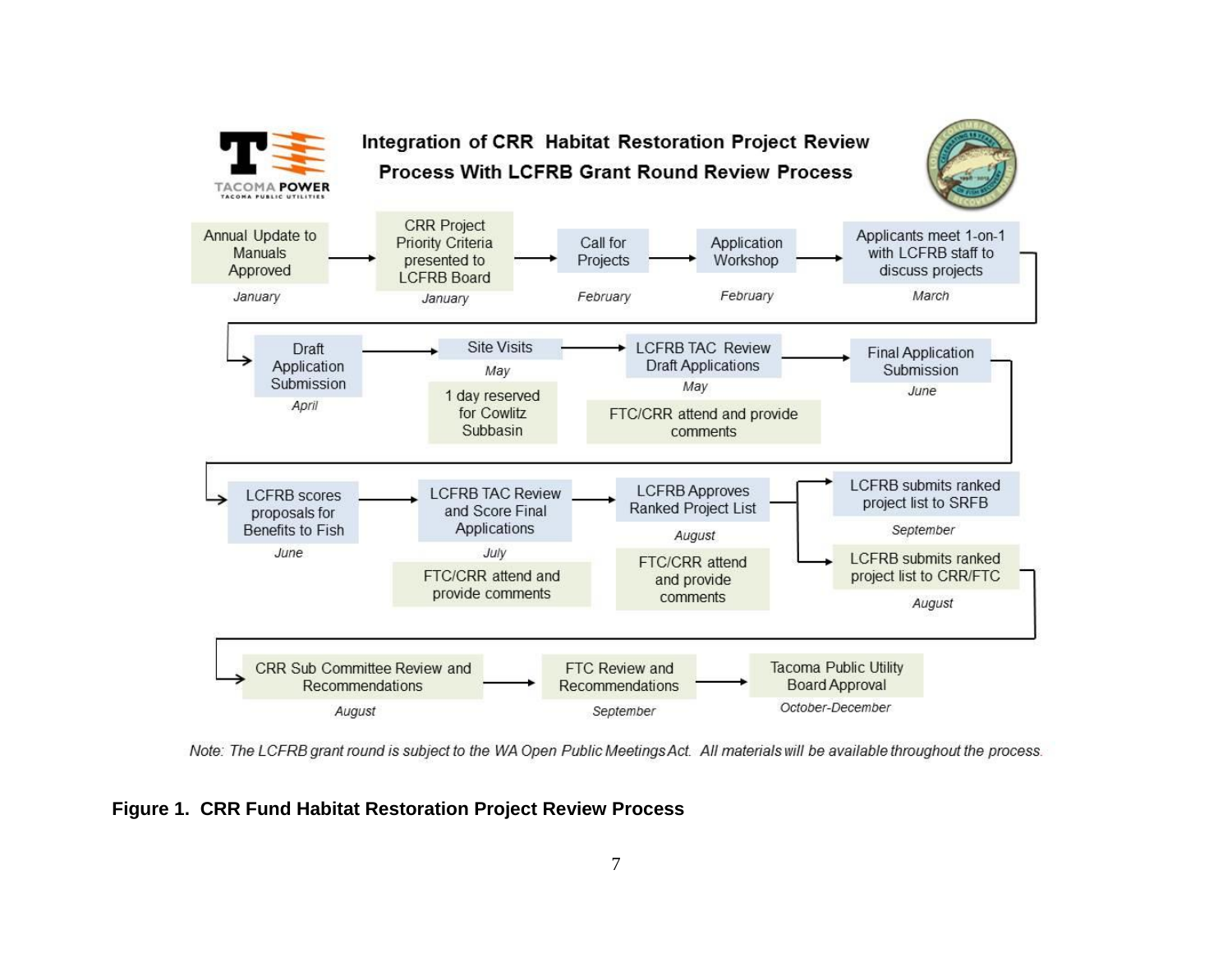#### **Matching Fund Requirements:**

While proponents are encouraged to show matching or leveraged funds in their budget proposals to the CRR Fund program, a specific match amount will not be required. Tacoma Power and the FTC will coordinate with the LCFRB to incentivize leverage of CRR funds through the proposal scoring process. Project proposals should show total projects costs alongside the CRR funding request as well as the amount and status of other matching funds to facilitate FTC review and lend a whole-project perspective of the proposed project scope and budget.

## **Priorities for Restoration Projects and Land Acquisition:**

The CRR Implementation Plan identifies priorities for habitat restoration and land acquisition activities that will support the restoration and recovery of Cowlitz listed salmonid populations originating in the upper basin, upstream of Barrier Dam. Spring Chinook are further prioritized over other species because of their importance to recovery. Recovery of the Lower Columbia Chinook Evolutionarily Significant Unit (ESU) requires that Upper Cowlitz and Cispus spring Chinook achieve Recovery Plan population viability goals. The Upper Cowlitz and Cispus basins are prioritized over other parts of the Cowlitz subbasin based on the 2010 Recovery Plan population viability recovery objectives for Upper Cowlitz and Cispus populations.

The geographic boundary of the CRR Program consists of the Cowlitz River basin upstream of the mouth of the Toutle River. This includes the main stem Cowlitz River, river mouths of the tributaries below Mayfield Dam, and the entire basin upstream of Mayfield Dam. By combining the species prioritization and the geographic boundaries, the CRR Program project priorities are listed in ranked order as follows.

Projects directly benefiting:

- 1. Upper Cowlitz and Cispus Spring Chinook
- 2. Upper Cowlitz and Cispus Steelhead and Coho
- 3. Tilton salmon and steelhead listed populations and Upper Cowlitz Fall Chinook
- 4. Lower basin listed salmon and steelhead having a high proportion of matching funds

While this Implementation Strategy prioritizes activities focusing on spring Chinook in the Upper Cowlitz and Cispus basins, it does not exclude activities occurring in other geographic locations (e.g. Tilton River) as long as proposed activities also benefit other listed species (e.g. coho and winter steelhead) originating upstream of Mayfield Dam. Proposed habitat activities downstream of the Barrier Dam will be evaluated based on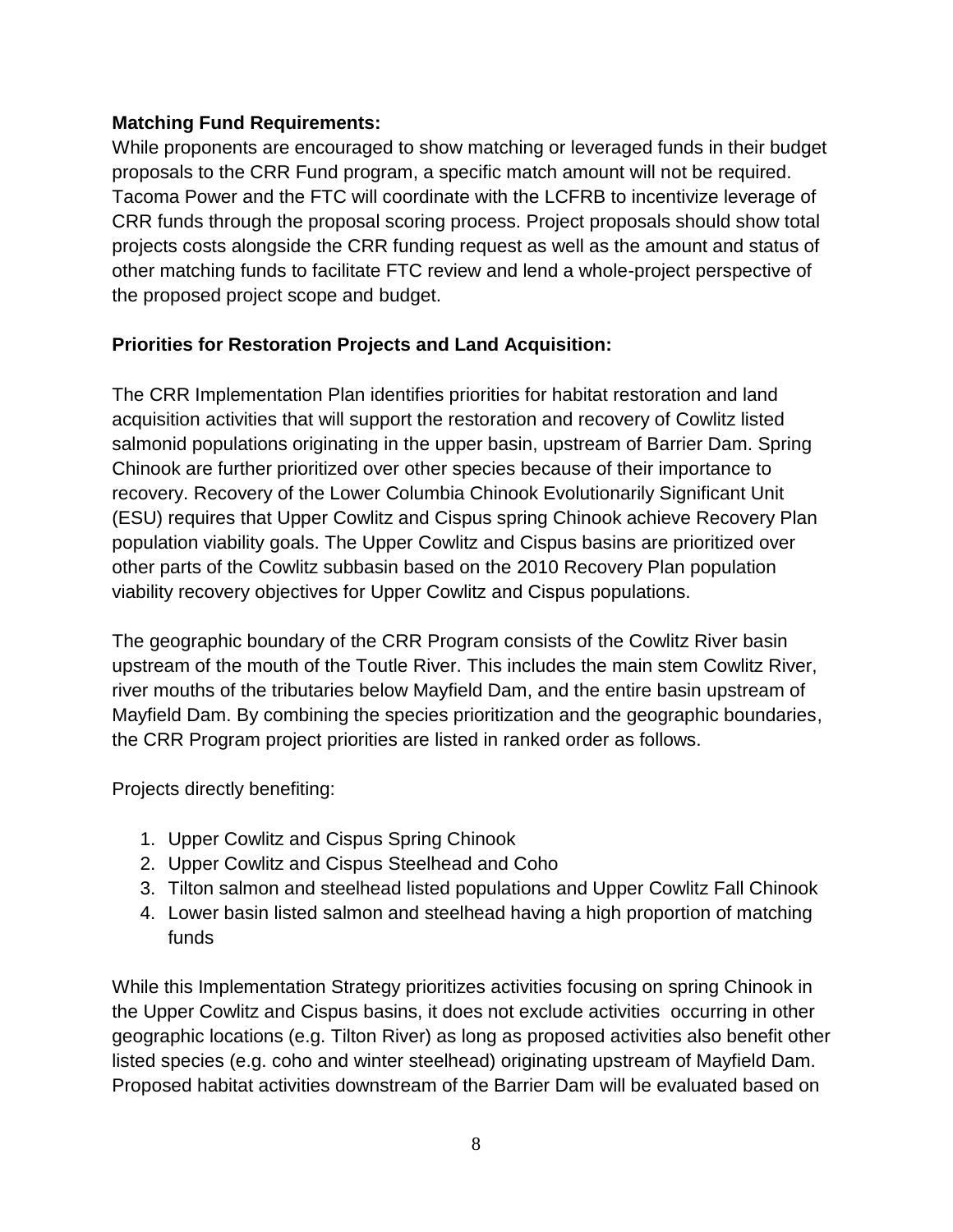their benefits to populations originating upstream of Mayfield and Cowlitz Falls dams. The initial prioritization presented above may be re-evaluated upon completion of a habitat assessment and/or changes in the Recovery Plan.

#### **Habitat Assessment:**

 $\overline{a}$ 

A habitat assessment will be conducted to identify high priority restoration or protection projects. Under the direction of the FTC, CRR Funds will be used to hire a qualified professional to conduct a habitat assessment that will guide the location and types of habitat restoration projects and incorporate high priority locations for acquisition previously identified<sup>3</sup>. Tacoma Power will consult with the FTC regarding the specific elements that will be included in the request to conduct a Habitat Assessment.

The assessment will be restricted to the Upper Cowlitz and Cispus basins above Cowlitz Falls Dam and focus on spring Chinook priority life history stages. Given that projects addressing spring Chinook limiting factors will likely benefit other species, the assessment will describe how identified restoration projects or land acquisitions will also benefit other species.

The habitat assessment should include an analysis that builds upon the limiting factors identified in the Recovery Plan and other previous habitat reviews completed for the upper Cowlitz (e.g. Upper Cowlitz River Basin Reach Characterization Project – Identifying Reaches Suitable for Protection<sup>3</sup>). In addition this analysis should incorporate potential future changes in river flows and hydrograph when identifying long term benefits of potential restoration projects or acquisitions. The habitat assessment should also build upon the Recovery Plan assessments regarding the potential change in population performance resulting from restoration or protection activities. $4$ 

The habitat assessment should focus on identifying priority reaches for protection and restoration that provide the most benefit to Upper Cowlitz and Cispus spring Chinook and identify the limiting factors and priority life stages that need to be addressed in each location. The habitat assessment should focus on landscape scale restoration activities to be implemented (e.g. instream structure, floodplain reconnection, riparian restoration,) and site locations in priority reaches where limiting factors can be addressed, natural process can be restored or protected, and self-sustaining habitat can persist.

 $3$  Upper Cowlitz River Basin Reach Characterization Project – Identifying River Reaches Suitable for Protection, prepared for Tacoma Power by CardnoEntrix, Project Number 4285004, April 2, 2014.

 $4 \text{ Washington Lower Columbia Salmon Recovery}$  and Fish & Wildlife Subbasin Plan, Volume II.F – Upper Cowlitz Subbasin (Potential change in populations performance with degradation and restoration ladder diagrams)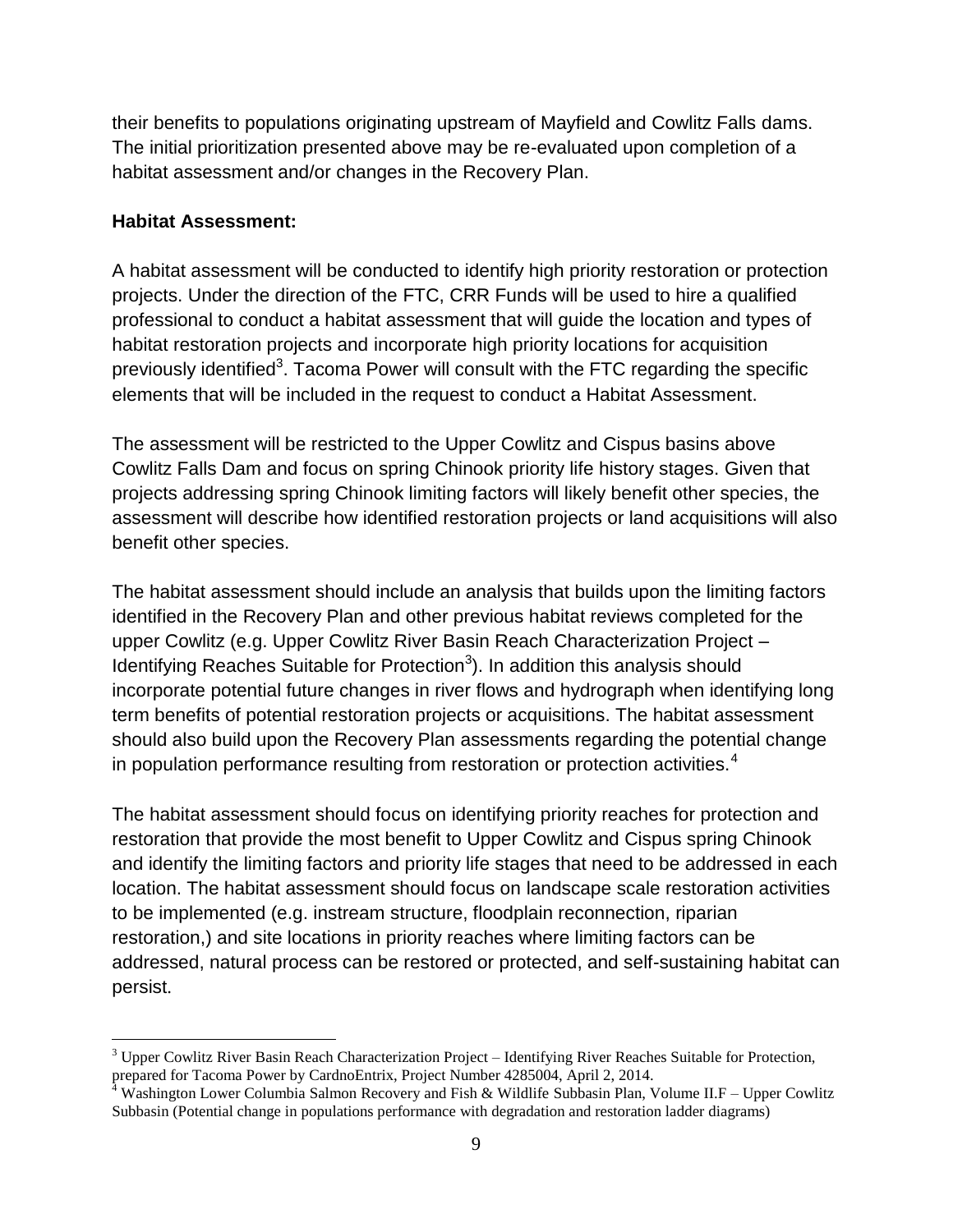#### **Hatchery-Associated Production:**

Article 3 of the Settlement Agreement provides for the expenditure of funds from the escrow account that serves as the CRR Fund (see Overview section). Article 5 of the Settlement Agreement provides general guidance regarding the expenditure of the CRR Fund on hatchery production:

*"… unless a decision has been made pursuant to Article 3 to not construct volitional upstream passage during the remaining term of the license, at which time hatchery production may be considered as part of the plan to expend the funds in the escrow account for the purposes of protection and promoting recovery of listed stocks…"*

Article 3 of the Settlement Agreement clearly states that the CRR Fund (escrow account) was specifically established as a measure to be implemented *in lieu* of volitional upstream passage to benefit natural recovery of listed stocks. Article 5 specifically states that expenditures from the CRR Fund (escrow account) need to be consistent with protection and recovery goals of listed stocks. Consistent with the direction provided by the Settlement Agreement, any expenditures of the CRR fund for hatchery-associated production must achieve the purpose of protection and facilitate recovery of listed populations originating in the Cowlitz basin upstream of Barrier Dam.

Use of CRR Funds for hatchery-related fish enhancement projects will be considered; however, evaluation will depend solely upon how proposed efforts will protect and promote recovery of listed populations originating in the Cowlitz basin upstream of Barrier Dam. The limiting factors identified in the Recovery Plan (LCFRB 2010) should be used to identify the types of actions proposed, such that projects constructed and/or operated address limiting factors to promote recovery of listed populations originating from upstream of Barrier Dam.

If the FTC identifies utilization of remote site rearing/acclimation projects for fish enhancement as necessary for recovery of target populations, then these actions may be funded by the CRR. The scope of fish production activities will focus on projects that are small, temporary, and focused in areas that are underutilized, or where fish access was previously precluded by barriers that have now been addressed, to ensure utilization and increase spatial distribution of target populations. These enhancement programs will only be used to meet population viability goals and therein not be made available to the fishery. Hatchery programs whose purpose is to maintain or increase harvest will not be considered for funding through the CRR Fund. The hatchery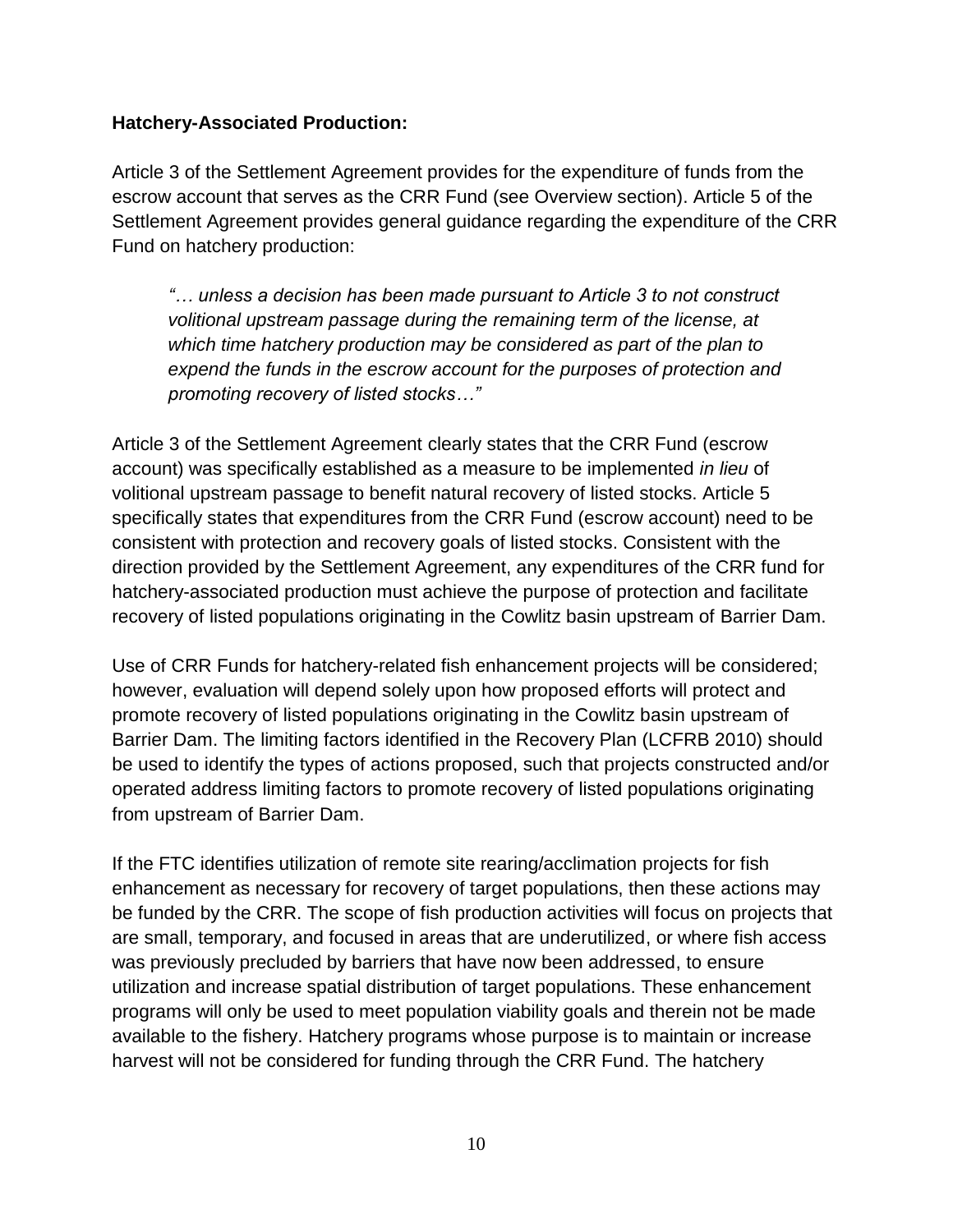activities specifically required by the Cowlitz License Articles or Settlement Agreement (e.g. satellite rearing ponds) will not be eligible for funding through the CRR Fund.

The types of hatchery projects that could be considered for use of the CRR Fund include:

- Utilization of Remote Site Incubators (RSI) to address egg to emergence survival issues.
- Distribution of fry or fingerlings to colonize areas where adequate habitat exists, but is currently underutilized by anadromous salmonids.
- Acclimation of smolts to areas in the watershed where quality habitat exists but is underutilized, thereby expanding the geographic range of the natural origin population.
- Introduction of fish into areas where habitat restoration improvements have occurred or passage barriers have been addressed to ensure utilization of restored habitat.

Hatchery-associated production funded through the CRR Fund should be short term, with the intention to address limiting factors and benefit natural origin populations during the early time frame of the recovery program. It is important to note, recovery is a long term process. Remote site/acclimation projects should be designed to be consistent with natural processes, appropriately sited, and value-added to long term habitat restoration targets to support self-sustaining fish populations.

Review and ranking of hatchery-associated project proposals will be completed by the CRR Subcommittee and the FTC.

## **Project Eligibility Criteria**

As mentioned in previous sections, the CRR Fund will be awarded to projects that promote activities to protect and restore listed salmonid populations in the Cowlitz River basin upstream of Barrier Dam. Any conservation group registered as a non-profit, Native American Tribe, Regional Fisheries Enhancement Group, Conservation District, or local and state governmental entity, including Tacoma Power, may propose a CRR project. Private landowners are allowed to propose restoration projects on their own property, but not acquisition projects. Proposals will be considered as long as they are consistent with the solicitation process and meet the criteria and priorities listed in this Implementation Strategy.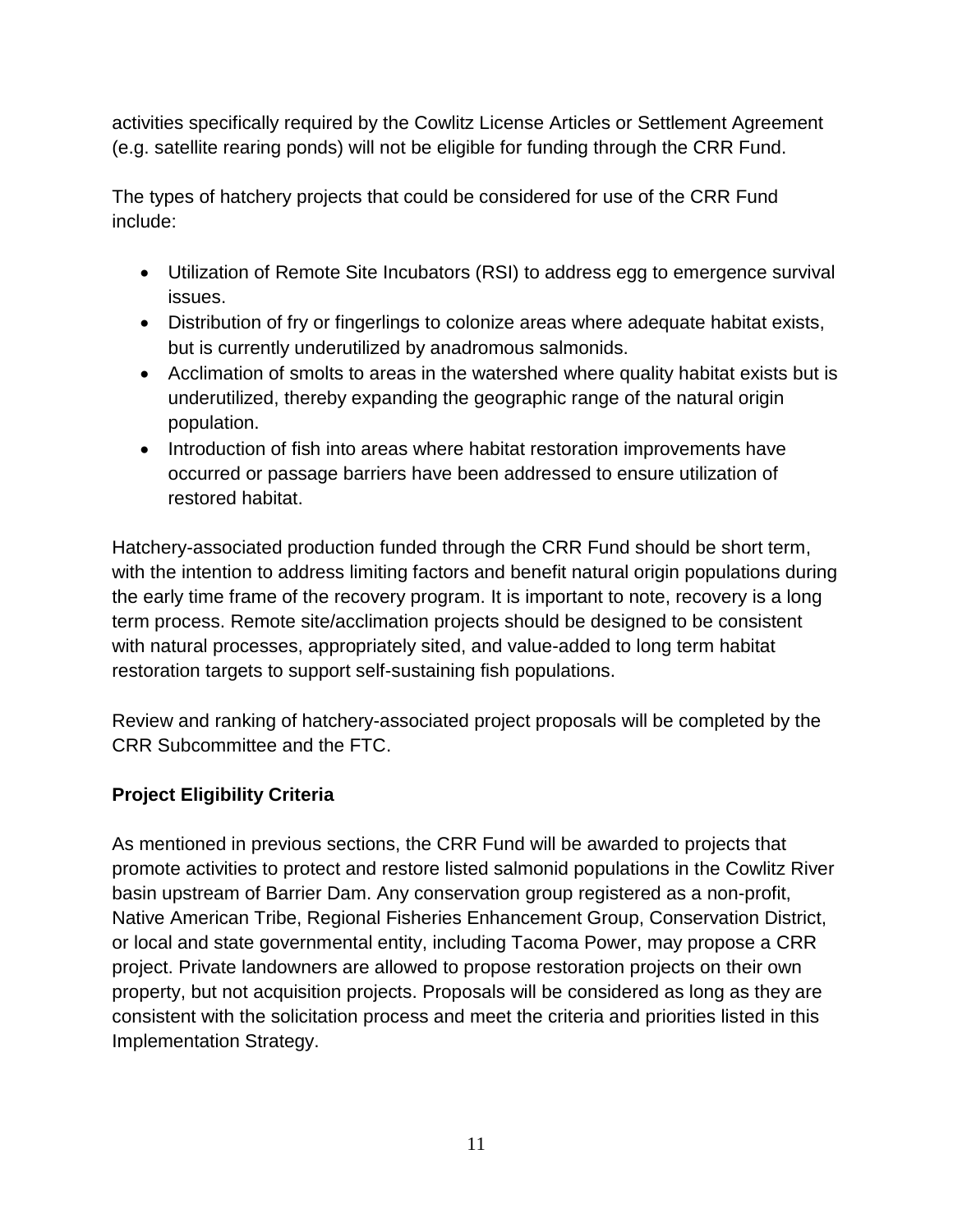Some projects or elements of projects are ineligible as match or for reimbursement. Activities that are ineligible for reimbursement or match include:

- Property acquisition through eminent domain.
- Mitigation projects, activities, or funds.
- Monitoring and maintenance as stand-alone projects.
- Effectiveness monitoring costs associated with a project, including purchase of equipment to monitor a restoration or acquisition project.
- Construction of buildings or indoor facilities.
- Capital facilities, public works projects, projects with a primary purpose of flood mitigation, and infrastructure elements, such as sewage treatment facilities, surface and storm water management systems, flood management structures, and water supply systems.
- Converting from septic to sewage treatment systems.
- Operation or construction of fish hatcheries.
- Operation of hydropower facilities.
- Fish harvest and harvest management activities.
- Fishing license buy-back.
- Lobbying or legislative activities.
- Indirect organizational costs.
- Costs to prepare or apply for a grant (or other grant funding).
- Projects that do not address an important habitat condition or watershed process, or that focus mainly on supplying a secondary need.
- Planning projects intended only for research purposes, stand-alone monitoring, or general knowledge and understanding of watershed conditions and functions.

Proposed resource projects must be consistent with Federal and State laws and policies in effect at the time the project is approved. Project eligibility criteria, application instructions, review and raking criteria, and contracting roles and responsibilities of the grantor and the grantee will be further defined in CRR application manuals for habitat restoration, acquisition, and hatchery associated projects. These manuals will be drafted and updated annually by Tacoma Power in coordination with the FTC.

## **Monitoring**

CRR Fund recipients will be required to monitor project implementation to ensure projects are completed as proposed. Project proponents will be required to report on the project implementation process and status as part of contract administration by providing as-built documentation and final reporting on project accomplishments and